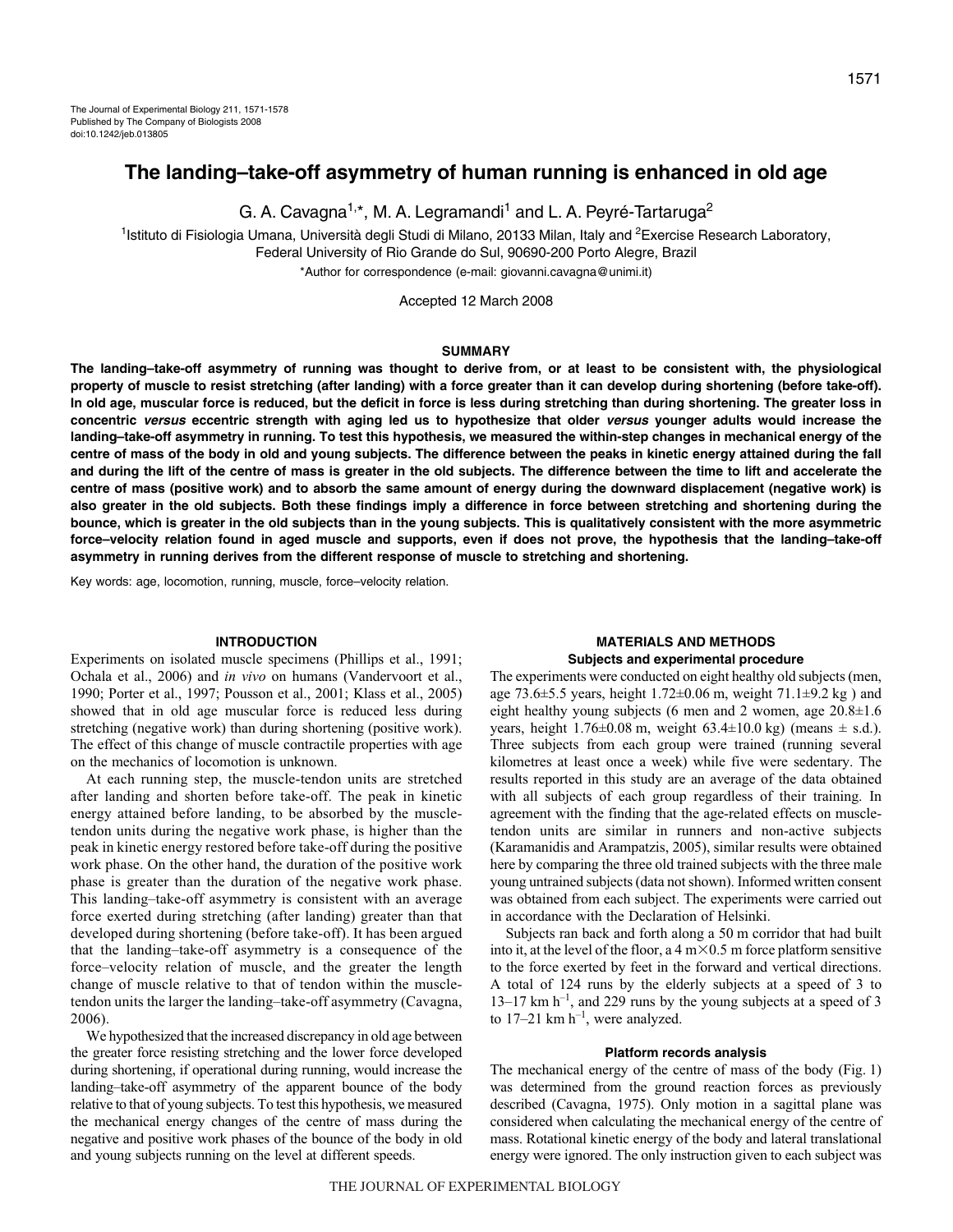

to run normally, trying to reach and maintain a constant step-average speed over the section of the corridor where the platform was placed. The average running speed was measured by two photocells placed 1–3 m apart (depending on speed) along the side of the platform. The characteristics of the force platform were as previously described (Cavagna, 1975). The experimental procedure consisted of measuring the force exerted on the ground in the sagittal plane during running at different speeds. A microcomputer acquired data at a rate of 500 Hz per channel from (i) the platform signal proportional to the force exerted in the forward direction, (ii) the platform signal proportional to the force exerted in the vertical direction, and (iii) the signal from the photocells. Data acquisition and analysis were made *via* a dedicated DAQ board and custom LabView software (version 7.1, National Instruments, Austin, TX, USA). The platform signal from the unloaded force platform was measured immediately before each run and subtracted from the platform records of the vertical force,  $F_v$ , and fore–aft force,  $F_f$ , in order to account for a possible drift of the base line. Only the subset of the  $F_v$  and  $F_f$  records obtained between photocells crossing was used for subsequent analysis. The vertical and forward velocities ( $V<sub>v</sub>$  and  $V<sub>f</sub>$ , respectively) of the center of mass were obtained as follows.

Fig. 1. Mechanical energy of the centre of mass of the body during running steps at the indicated speeds, in an old subject (A,C,E: 80 years, 73.5 kg mass, 1.71 m height, trained runner), and a young subject (B,D,F: 21 years, 58.5 kg mass, 1.79 m height, trained runner). In each panel the curves show the gravitational potential energy  $(E_{\rm p}$ , blue), the kinetic energy of vertical motion  $(E_{kv}, \text{red})$ , the kinetic energy of forward motion  $(E<sub>kt</sub>, brown)$ , the kinetic energy of motion in the sagittal plane  $(E_k=E_{kv}+E_{kf}$ , green), and the total translational energy of the centre of mass of the body in the sagittal plane  $(E_{cm}=E_{p}+E_{k}$ , black). The zero line corresponds to the minimum attained by the  $E<sub>p</sub>$  curve. The horizontal bars indicate the time of contact during the step (from minimum to minimum of  $E<sub>0</sub>$ ). The time during which positive external work is done (increment of  $E_{cm}$ ) is indicated in red, whereas the time of negative external work (decrement of  $E_{cm}$ ) is indicated in blue. The gap between red and blue bars indicates the duration of the aerial time. The records were obtained from the signals of a force platform. Note the lower vertical oscillation of the centre of mass in the old subject, indicated by a lower amplitude of the  $E_p$  and  $E_{kv}$ curves with a shorter aerial time, lower step duration and an higher step frequency.

The average vertical force measured by the force platform,  $\overline{F}_{v,plate}$ , in a time interval,  $n_f\tau$ , corresponding to an integer number,  $n_f$ , of steps periods,  $\tau$  (selected between peaks or valleys of the force records), must equal the body weight measured with a balance,  $\bar{F}_{v,scale}$ .

 $\bar{F}_{v,plate}$  was measured after each run as the area below the  $F_v$  record in the time interval  $n_f \tau$  divided by  $n_f \tau$ . We analyzed records where  $\bar{F}_{v,plate}/\bar{F}_{v,scale}=1.005\pm0.02$  $(N=124)$  for the group of old subjects and  $1.002\pm0.01$ (*N*=229) for the group of young subjects.

 $\overline{F}_{v,plate}$  was then subtracted from the  $F_v$  array and the result  $(F_v$ – $\overline{F}_{v,plate}$ )/ $M_b$  (where  $M_b$  is the mass of the body) was integrated to obtain the record of vertical velocity changes for the time interval between photocells crossing.

One or more regular steps were subsequently chosen for analysis between two peaks or valleys of the record of  $V_v$  changes corresponding to a time interval  $n_v \tau$  where  $n_v$  is an integer number of steps. The regularity of the steps was determined by the difference between positive

and negative increments in the  $V<sub>v</sub>$  and  $V<sub>f</sub>$  changes divided by the sum of the increments. In the old group this ratio was  $3.83\pm3.73\%$ (vertical) and 10.95±9.2% (forward) (*N*=124), whereas in the young group it was 3.55±3.29% (vertical) and 12.98±11.63% (forward) (*N*=229). During running on the level, the upward and downward vertical displacements of the centre of mass of the body are on average equal over  $n_v$  steps, i.e. the average  $V_v$  must be nil. On this basis, the area below the  $V_v$  changes  $(\Delta V_v)$  record, corresponding to the  $n_v\tau$  interval selected above, was divided by  $n_v\tau$  and the result subtracted from the whole  $\Delta V_{\rm v}$  record between photocells crossing to obtain the instantaneous positive (upward) and negative (downward) values of  $V_v$ .

The  $\Delta V_f$  record was determined by integration of the  $F_f/M_b$  array during the time interval between photocells crossing, Δ*t*photo. The area below this  $\Delta V_f$  record was then divided by  $\Delta t_{\text{photo}}$  and the result subtracted from the same record to locate the average running speed on the tracing. The average running speed, measured as photocells distance/ $\Delta t_{\text{photo}}$ , was then summed to the resulting array to obtain the instantaneous values of  $V_f$ .

The instantaneous vertical velocity  $V_v(t)$  was used to calculate the instantaneous kinetic energy of vertical motion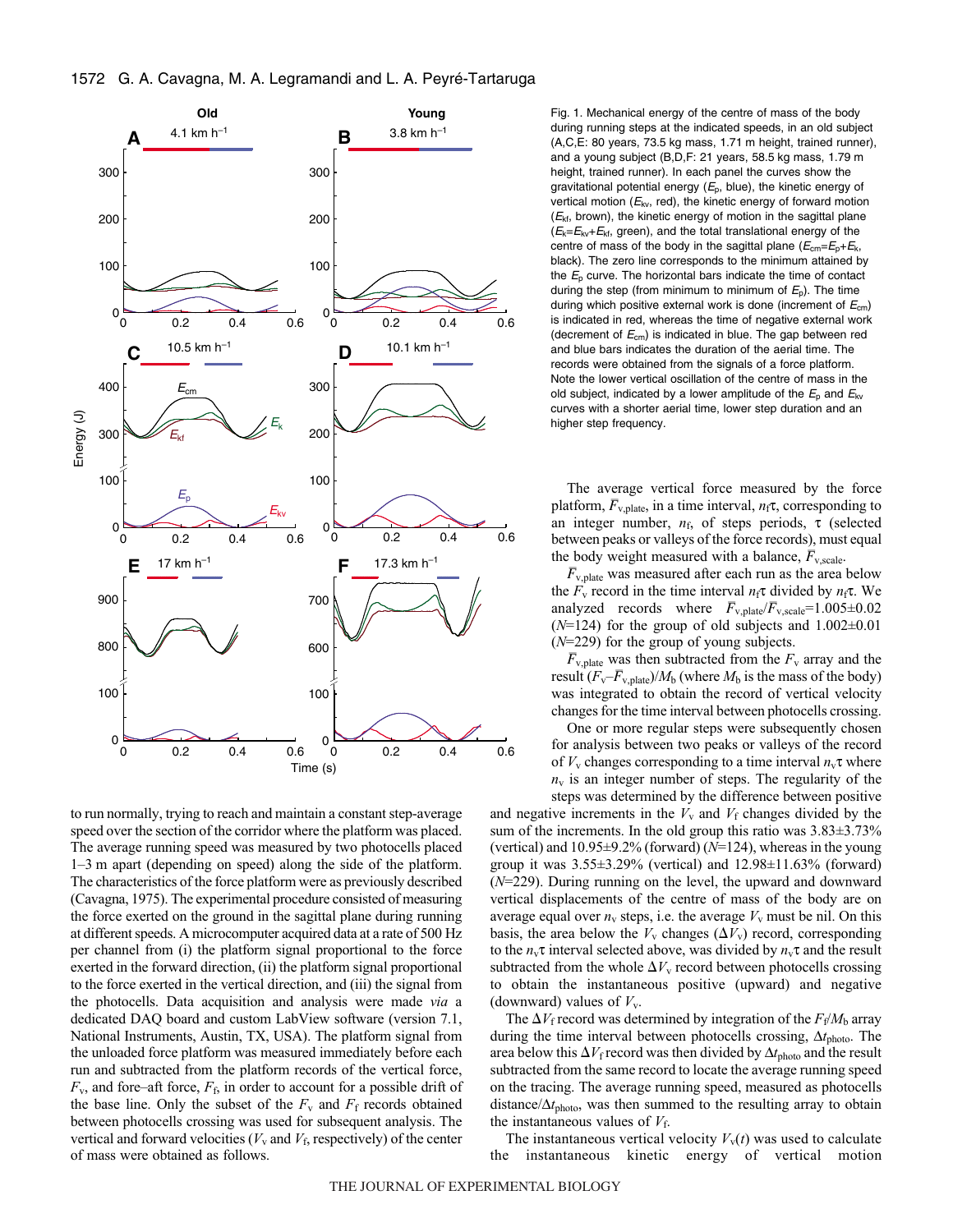$E_{kv}(t)$ =0.5 $M_bV_v(t)^2$  and, by integration, the vertical displacement of the centre of mass,  $S_v(t)$ , with the corresponding gravitational potential energy  $E_p(t) = M_b g S_v(t)$  (where *g* is the acceleration of gravity). The kinetic energy of forward motion was calculated as  $E_{kf}(t) = 0.5M_bV_f(t)^2$ , the total translational kinetic energy of the centre of mass in the sagittal plane as  $E_k(t) = E_{k}f(t) + E_{k}f(t)$ , and the translational mechanical energy of the centre of mass in the sagittal plane as  $E_{cm}(t) = E_{kv}(t) + E_{kt}(t) + E_p(t)$ . Since, as mentioned above, selection was initially made between peaks (or valleys) of the  $\Delta V_{\rm v}$ , the records were expanded to include the previous valley (or peak) of  $E_p(t)$  until a clear picture of the step(s) was obtained (Fig. 1).

Algorithms were made to calculate the work done during the selected steps between  $E_p$  valleys (or peaks):  $W_v$ ,  $W_{kf}$  and  $W_{ext}$  were calculated from the amplitudes of valleys and peaks, and the initial and final values in the  $E_p(t)$ ,  $E_{kf}(t)$  and  $E_{cm}(t)$  records. Positive values of the energy changes gave positive work, negative values gave negative work. In a perfect steady run on the level the ratio between the absolute values of positive and negative work done in  $n_v$  steps should be equal to one. Experimental values were as follows: in the old subjects group ( $N=124$ ):  $W_v^+/W_v^-=0.99\pm0.08$ ,  $W_{\text{kf}}^+ / W_{\text{kf}}^- = 1.01 \pm 0.13$ ,  $W_{\text{ext}}^+ / W_{\text{ext}}^- = 0.99 \pm 0.07$ ; in the young subjects group  $(N=229)$ :  $W_V^+ / W_V^-$  = 0.99± 0.07,  $W_{\text{kf}}^+ / W_{\text{kf}}^-$  = 1.03± 0.14,  $W_{ext}^+ / W_{ext}^- = 1.00 \pm 0.07$ . These means refer to steps where  $0.6 \leq W^+ / W^- \leq 1.5$ .

#### **Aerial time, brake-push durations and vertical displacement during contact**

Since the mechanical energy of the centre of mass is constant when the body is airborne (air resistance is neglected), the aerial time was calculated as the time interval during which the derivative  $dE_{cm}(t)/dt=0$ . This time interval was measured using two reference levels set by the user above and below the section of the record where  $dE_{cm}(t)/dt \approx 0$  (Cavagna, 2006). The brake duration, *t*brake, i.e. the time during which external negative work is done, was calculated as the time interval during which the  $dE_{cm}(t)/dt$  record was below the reference level. The push duration, *t*push, i.e. the time during which external positive work is done, was calculated as the time interval during which the  $dE_{cm}(t)/dt$  record was above the reference level. Due to the noise of the  $dE_{cm}(t)/dt$  record, the aerial time was in some cases overestimated (7%), and *t*brake and/or *t*push were in some cases underestimated (5–7%) (Cavagna, 2006). Similarly, the downward and upward displacements of the centre of mass during contact, *S*c,down and *S*c,up (Fig.·2), were measured from the descending and ascending portions, respectively, of the  $E_p(t)$  curve during the time interval where  $dE_{cm}(t)/dt$  was lower or greater, respectively, than the two reference levels.

**Vertical displacement below and above the equilibrium points** The vertical force,  $F_v$ , applied by the foot on the ground is:

$$
F_{\rm v} = \text{body weight} + M_{\rm b} \mathbf{a}_{\rm v},\tag{1}
$$

where  $\mathbf{a}_v$  is the vertical acceleration of the centre of mass, i.e. the time derivative of its vertical velocity,  $V_v$ . When the  $V_v$  and  $E_{kv}$  $(=0.5M_bV_v^2)$  are at a maximum, the derivative is nil,  $\mathbf{a}_v=0$ , and as a consequence  $F_v$ =body weight. The locations of the  $E_{kv}$  peaks attained during the step  $(Fig. 1)$  were therefore used to determine the instants where the vertical force equals body weight. The locations and the amplitudes of  $E_p$  simultaneous with the peaks of  $E_{kv}$  were used to determine the part of the vertical displacement



Fig. 2. Vertical displacement during contact. (A) Old subjects, (B) young subjects, with data from A (gray) superposed for comparison. The upward and downward vertical displacements of the centre of mass taking place when the foot is in contact with the ground  $(S_c)$  are divided by the total upward and downward vertical displacements  $(S_v)$  to obtain the fraction of the vertical displacement during contact  $(S_o/S_v)$ . The fractions so obtained, are plotted separately during the lift  $(S_{c,up}/S_{v,up};$  open circles) and during the descent  $(S_{c,down}/S_{v,down})$ ; filled circles). The vertical bars indicate the standard deviation (s.d.) of the mean; numbers near the symbols indicate the number of items in the mean. Lines represent the weighted mean of all the data (Kaleidagraph 4.03). Their only purpose is to be a guide for the eye: they do not describe the underlying physical mechanism. Note that at very low speeds  $S_{\!o\!}/S_{\!o} {\approx} 1$  because the aerial phase is often nil (e.g. Fig. 1A,B). With increasing speed an aerial phase of progressively greater extent takes place during the step and the fraction of vertical displacement during contact decreases. The decrement is less during the lift than during the descent (i.e. during the aerial phase the lift is smaller than the fall). This is particularly true in the old subjects who maintain contact with the ground for almost the whole of the lift (see also light-blue dotted lines in Fig. 3). It must be pointed out here that heel-strike and toe-off, i.e. start and end of foot contact, do not properly describe landing and take-off of the bouncing system. As described in the text, landing and take-off, in a physical sense, coincide with the instants where vertical force becomes greater than body weight (after heel strike) and falls below body weight (before toe-off). The correct landing–take-off asymmetry of the bouncing system is described in Fig. 3.

taking place below the equilibrium points during the downward deceleration of the centre of mass,  $S_{\text{ce,down}}$ , and during the upward acceleration of the centre of mass,  $S_{ce,up}$  (Fig. 3). The differences *S*v,down–*S*ce,down=*S*ae,down and *S*v,up–*S*ce,up=*S*ae,up gave the vertical displacement when the centre of mass of the body accelerates downwards and decelerates upwards, respectively (Fig. 3).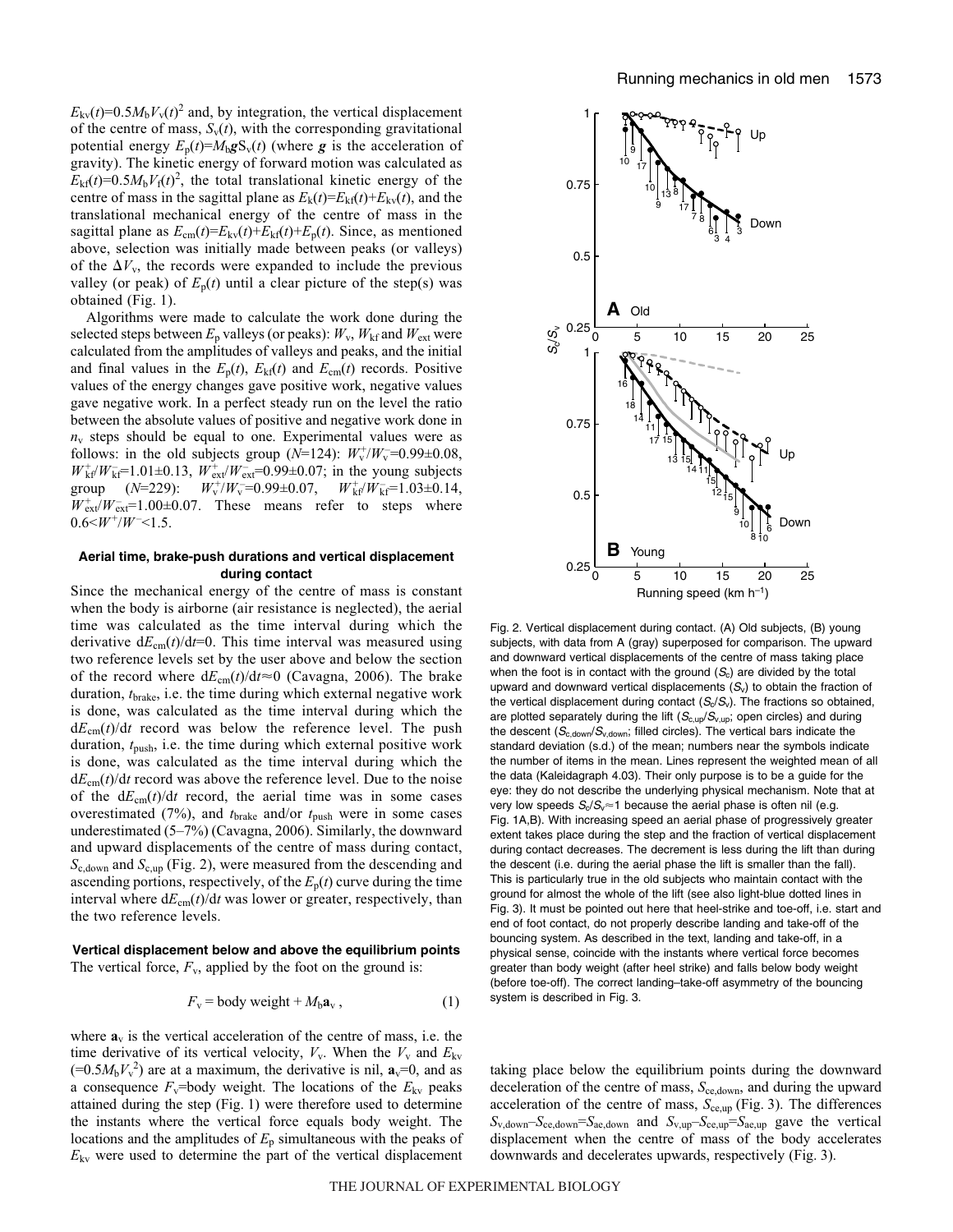#### **Within the step**  $E_p \leftrightarrow E_k$  **transduction**

The time course of the transduction taking place within the step between gravitational potential energy *E*<sup>p</sup> and kinetic energy of the centre of mass *E*<sup>k</sup> was determined from the absolute value of the changes, both positive and negative increments, of  $E_p$ ,  $E_k$  and  $E_{cm}$ in short time intervals within the step cycle (Cavagna et al., 2002):

$$
r(t) = 1 - |\Delta E_{\rm cm}(t)| / (|\Delta E_{\rm p}(t)| + |\Delta E_{\rm k}(t)|) \,. \tag{2}
$$

The  $E_p - E_k$  transduction is complete  $[r(t)=1]$  during the aerial phase (ballistic lift and fall) when no external work is done by the muscular force. However the  $E_p - E_k$  transduction also occurs during contact, when the body is partially supported by the foot on the ground [0< $r(t)$  < 1]. The  $E_p$ – $E_k$  transduction is nil [ $r(t)$ =0] in two phases of the step,  $\alpha$  and  $\beta$ , where  $E_k$  increases or decreases, respectively, simultaneously with the gravitational potential energy *E*p (Cavagna et al., 2002). Note that positive and negative external work is done both in the phases α and β of the step  $[r(t)=0]$  and in the phases of the step where a transduction occurs between  $E_k$  and  $E_p$  [0 $\leq r(t) \leq 1$ ].



The cumulative value of energy recovery,  $R_{int}(t)$ , resulting from the instantaneous  $E_k - E_p$  transduction, was measured from the area below the *r*(*t*) record divided by the step period:  $R_{int}(t) = [ \int_0^t r(u) \, du ] / \tau$ . At the end of the step  $R_{\text{int}}(\tau)=R_{\text{int}}$  (Cavagna et al., 2002).

#### **Statistics**

The data collected as a function of running speed were grouped into classes of  $1 \text{ km h}^{-1}$  intervals as follows: 3 to <4 km h<sup>-1</sup>, 4 to  $\leq$ 5 km h<sup>-1</sup>..., 20 to  $\leq$ 1 km h<sup>-1</sup>. The data points in Figs 2 and 4 represent the mean  $\pm$  s.d. in each of the above speed intervals and the figures near the symbols in Fig. 2 give the number of items in the mean. A paired samples *t*-test was used to determine when the means, within a subject group with the same number of items at a given speed interval, are significantly different (Table 1). When comparing the means of different variables between the two subject groups having different numbers of items, an independent-samples *t*-test was used (Table 2). The *t*-tests were performed using SPSS for Windows version 11.0.1 (SPSS, Chicago, IL, USA).

> Fig. 3. The four phases of the bounce of the body. Same subjects and speeds as in Fig. 1. In (A–F) the trend of the  $E_p-E_k$  transduction,  $R_{int}(t)$  (black), is illustrated with the simultaneous changes in gravitational potential energy,  $E<sub>0</sub>$ , and kinetic energy,  $E_k = E_{kv} + E_{kf}$  (green), normalized to oscillate between zero and one. The colors in the  $E<sub>p</sub>$  curve distinguish the fractions of the step where the vertical force exerted on the ground is greater than body weight (red), and lower than body weight (blue). The continuous  $E<sub>0</sub>$  line indicates the contact phase whereas the dotted  $E<sub>0</sub>$  line (light-blue) indicates the aerial phase (not present in A and B). The four phases correspond to the vertical displacement during the upward acceleration  $S_{ce,up}$  (red) and deceleration  $S_{ae,up}$  (blue), and the downward acceleration  $S_{ae,down}$  (blue) and deceleration  $S_{ce,down}$  (red). The vertical dotted lines are drawn through the two peaks of  $E_k$  and encompass the fraction of the step where the  $E_p-E_k$  transduction occurs, as indicated by the increment of the  $R_{\text{int}}(t)$  curve. Note that, particularly in the old subject, the transduction of  $E_k$  into  $E_p$  during the lift (increment  $R_{\text{int,up}}$  of  $R_{\text{int}}(t)$ , below crossing of the interrupted lines) is smaller than the transduction of  $E_p$  into  $E_k$  during the downward displacement (increment  $R_{int,down}$  of  $R_{int}(t)$ , above crossing of the interrupted lines). This asymmetry is accompanied by a ballistic lift (almost nil in the old subject) smaller than the ballistic fall. In the horizontal tracts of the  $R_{\text{int}}(t)$  curve no transduction occurs between  $E_{\text{p}}$  and  $E_{\text{k}}$  and muscle-tendon units absorb  $E_p$  and  $E_k$  simultaneously (phase  $\beta$ ), and increase  $E_p$  and  $E_k$  simultaneously (phase α). Whereas most of  $\beta$  is confined within  $S_{ce, down}$ , α usually extends beyond  $S_{ce,up}$  within a large fraction of  $S_{ae,up}$  due to a continuing increase of  $E_k$ . Also this asymmetry is larger in the old subject. In summary, the following features of the landing–take-off asymmetry of the bounce of the body are shown: (i) a peak of  $E_k$  greater during the fall than during the lift, (ii) a transduction of  $E<sub>p</sub>$  into  $E<sub>k</sub>$  during the fall greater than the transduction of  $E_k$  into  $E_p$  during the lift (i.e.  $R_{\text{int,down}} > R_{\text{int,up}}$ ), and (iii) a simultaneous decrement of  $E_k$  and  $E_p$  after landing shorter than the simultaneous increment of  $E_k$  and  $E_p$  before and after take-off (i.e.  $\beta < \alpha$ ). All these deviations from an elastic bounce are larger in the old subject.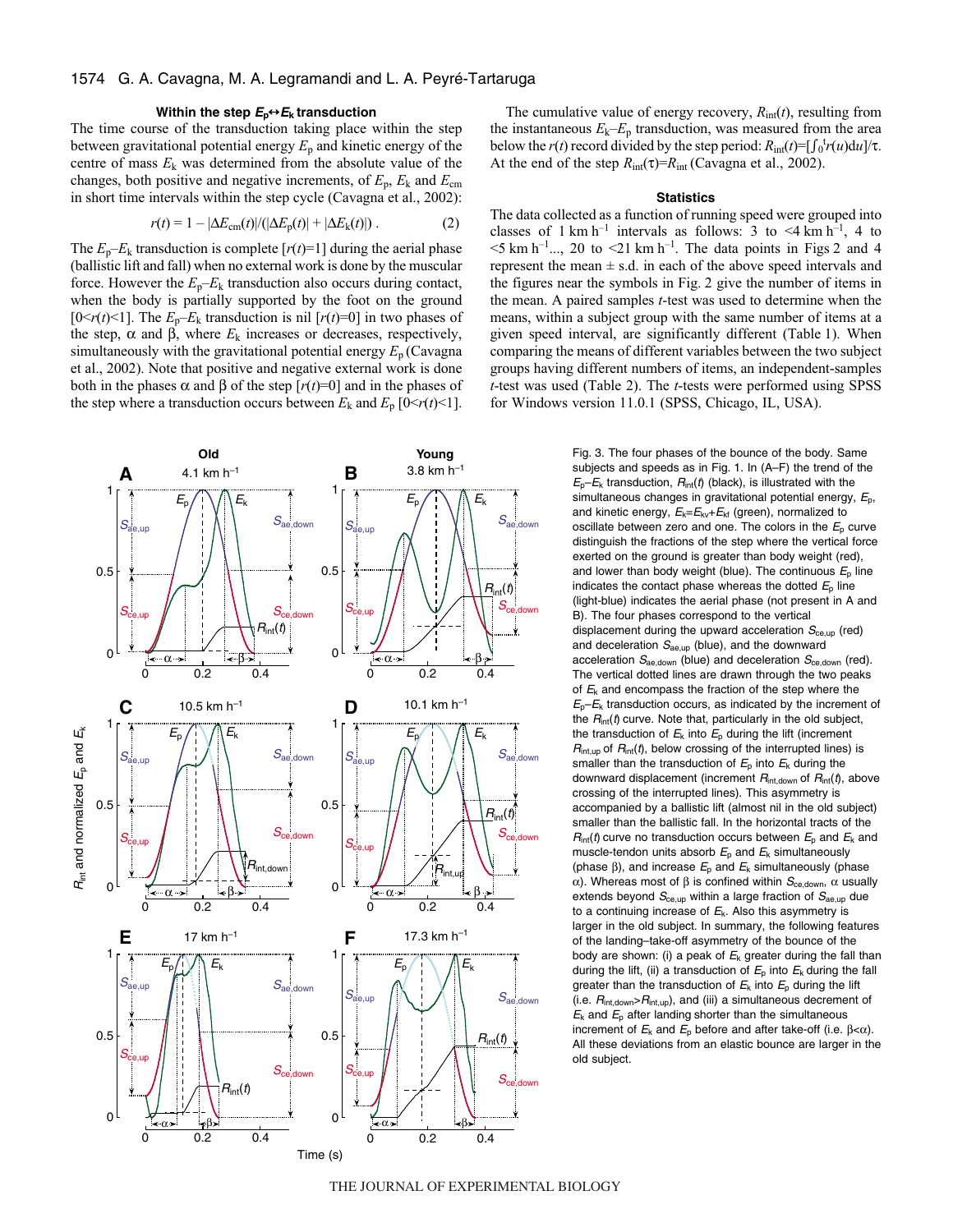### **RESULTS**

#### **The apparent landing-take-off asymmetry**

Fig. 2 shows the fractions of the vertical displacement of the centre of mass taking place when the foot is in contact with the ground, plotted separately during the lift (*S*c,up/*S*v,up, open circles) and during the descent  $(S_{c,down}/S_{v,down},$  filled circles).

When the aerial phase is nil, at the lowest running speeds (e.g. Fig. 1A,B), the whole vertical displacement takes place with the foot in contact with the ground and  $S_c/S_v=1$ . With increasing speed, an aerial phase of progressively greater extent takes place during the step. It follows that the fraction of the vertical displacement in contact with the ground decreases. The decrement is less during the lift than during the fall, i.e.  $S_{c,up}/S_{v,up}$  is greater than  $S_{c,down}/S_{v,down}$  (Fig. 2). In other words, the height of the centre of mass at the instant of take-off is greater than its height at the instant of touchdown: i.e. the ballistic lift is smaller than the ballistic fall (light-blue segments of  $E_p$  in Fig. 3) (Cavagna, 2006).

This landing–take-off asymmetry is present in both subject groups, but is larger in the old subjects than in the young subjects, mainly due to a smaller reduction with speed of  $S_{c,up}/S_{v,up}$ : a larger fraction of the lift of the centre of mass takes place in contact with the ground in the old subjects.

#### **The effective landing–take-off asymmetry**

The landing–take-off asymmetry described above bears no relation to loading and unloading of the spring-mass system during the bounce of the centre of mass at each running step (Cavagna, 2006). Indeed, as mentioned above, landing and take-off may not occur at all during low-speed running. It is obvious that, in this extreme case, the time of contact gives no information on the loading of the elastic system. Even in the presence of an aerial phase, the time of contact exceeds the time during which the spring-mass system is loaded beyond its equilibrium position, where the vertical force equals body weight (Blickhan, 1989).

It is therefore more appropriate to consider 'effective landing' as the instant where the vertical force increases above body weight (rather than the instant where the foot contacts the ground) and 'effective take-off' as the instant where the vertical force drops below body weight (rather than the instant where the foot leaves

Table 1. Speeds at which the pairs of variables listed are significantly different within each age group

|                     | Old                                     | Young                                   |
|---------------------|-----------------------------------------|-----------------------------------------|
| Speed $(km h^{-1})$ | $t_{\text{push}}$ VS $t_{\text{brake}}$ | $t_{\text{push}}$ VS $t_{\text{brake}}$ |
| 3                   | $3.29\times10^{-5}$                     | $6.78\times10^{-5}$                     |
| 4                   | $1.37\times10^{-4}$                     | $1.99\times10^{-7}$                     |
| 5                   | $3.58 \times 10^{-7}$                   | $8.95\times10^{-6}$                     |
| 6                   | $1.01\times10^{-6}$                     | $1.76 \times 10^{-5}$                   |
| 7                   | $5.55\times10^{-5}$                     | $5.96\times10^{-11}$                    |
| 8                   | $2.78 \times 10^{-7}$                   | $8.04\times10^{-8}$                     |
| 9                   | $2.87\times10^{-4}$                     | $1.12\times10^{-4}$                     |
| 10                  | $8.68\times10^{-7}$                     | $3.17\times10^{-7}$                     |
| 11                  | $5.80\times10^{-4}$                     | $7.31 \times 10^{-5}$                   |
| 12                  | $1.72\times10^{-3}$                     | $2.67\times10^{-4}$                     |
| 13                  | 0.06                                    | 0.01                                    |
| 14                  | 0.24                                    | 0.61                                    |
| 15                  | 0.10                                    | 0.45                                    |
| 16                  | 0.04                                    | 0.46                                    |
|                     |                                         |                                         |

Significance levels (P) from paired-samples *t*-tests are given below each pair of variables.

the ground). Loading of the elastic system with a force greater than body weight (downward deceleration and upward acceleration) takes place during the lower part  $(S_{ce})$  of the vertical oscillation of the centre of mass, and unloading (upward deceleration and downward acceleration) during its upper part (*S*ae) (Cavagna et al., 1988).

The changes in gravitational potential energy,  $E_p$ , translational kinetic energy,  $E_k = E_{kf} + E_{kv}$ , and their transduction  $R_{int}(t)$  are therefore depicted in Fig. 3 during loading (red) and unloading (blue) of the system relative to its equilibrium position, regardless of the contact time and the aerial phase. These records have been analyzed in detail (Cavagna, 2006) and are only briefly described here to assess the different landing–take-off asymmetry in old and young subjects.

During the downward acceleration (*S*<sub>ae,down</sub>, Fig. 3, blue), the support of the body on the ground is low with the consequence that a large transduction of  $E_p$  into  $E_k$  occurs both in the presence and the absence of an aerial phase. The amount of this transduction is given by the increment  $R_{\text{int,down}}$  of the  $R_{\text{int}}(t)$  curve. As a consequence of this transduction, the kinetic energy  $E_k$  attains its highest peak in the running step, just prior to the effective landing (start of downward deceleration).

During the downward deceleration (*S*<sub>ce,down</sub>, Fig. 3, red), negative external work is done to decrease  $E_p$  and  $E_k$  simultaneously, as indicated by the horizontal tract of the  $R_{\text{int}}(t)$  curve showing that no transduction occurs between  $E_p$  and  $E_k$ : this is the β fraction of the step.

During the upward acceleration (S<sub>ce,up</sub>, Fig. 3, red), positive external work is done to increase  $E_p$  and  $E_k$  simultaneously, as indicated by the lower horizontal tract of the  $R_{\text{int}}(t)$  curve showing that no transduction occurs between  $E_p$  and  $E_k$ : this is the  $\alpha$  fraction of the step. At the end of the  $\alpha$  fraction the kinetic energy  $E_k$ attains its maximum during the lift, which is lower than that attained during the fall. The difference between the two  $E<sub>k</sub>$  peaks is on average greater in the old subject. Note that whereas β is almost totally contained within  $S_{ce,down}$ ,  $\alpha$  continues after the end of *S*ce,up, within the upward deceleration of the centre of mass  $(S_{ae,up}, Fig. 3, blue)$ . In other words, the muscular push is still lifting and accelerating the body forwards even though the vertical force has dropped below body weight. The intrusion of  $\alpha$  into  $S_{\text{ae,up}}$  is larger in the old subject.

During the upward deceleration (S<sub>ae,up</sub>, Fig. 3, blue), the transduction of  $E_k$  into  $E_p$  given by the increment  $R_{int,up}$  of the  $R_{int}(t)$ curve is confined to the last part of the lift because, as described above,  $E_p$  and  $E_k$  increase simultaneously for an appreciable part of  $S_{\text{ae,up}}$ . Indeed, the transduction of  $E_k$  into  $E_p$  is almost nil in the oldest subject of Fig. 3. In particular, the ratio  $R_{int,down}/R_{int,up}$  is much larger in the old subject.

The different features of the rebound of the body described above translate into different durations of positive and negative work (red/blue bars in Fig. 1). These are plotted in Fig. 4 as a function of speed. It can be seen that, in both old and young subjects, the duration of positive work  $t_{\text{push}}$  is greater than the duration of negative work  $t_{\text{brake}}$  up to ~13 km h<sup>-1</sup>. At higher speeds, both durations fall below 0.1 s and become similar. In the common speed range, the ratio *t*push/*t*brake is greater in the old subjects than in the young subjects  $(Table 2)$ .

The records in Figs 1, 3 and 4 show that the landing–take-off asymmetry is greater in the old than in the young subjects. The results supporting this conclusion are summarized in Table 2 where a comparison is made between old subjects, young subjects and the symmetric rebound of an elastic system.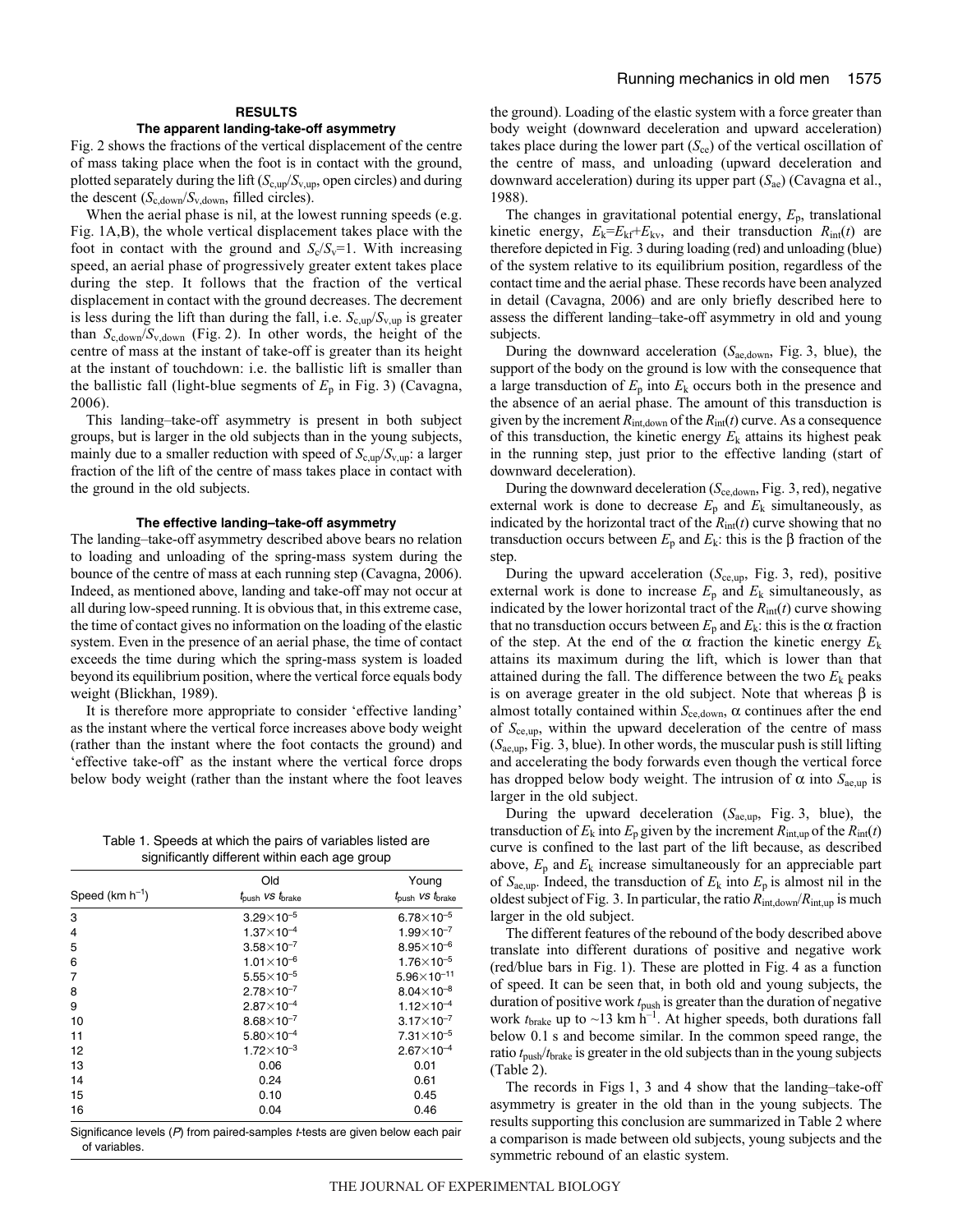



Fig. 4. Positive and negative external work durations. (A) Old subjects, (B) young subjects, with the data from A (gray) superposed for comparison. The time during which positive external work is done at each step during the push (open circles and red horizontal bars in Fig. 1), and negative external work is done during the brake (filled circles and blue horizontal bars in Fig. 1) are plotted as a function of the running speed. It can be seen that the duration of positive external work is greater than the duration of negative external work up to a speed of  $~13~km~h^{-1}$  (Table 1) indicating an average force during the brake greater than during the push, which is qualitatively consistent with the force–velocity relation of muscle. This suggests that work done by muscle within the muscle-tendon units at low speeds is progressively substituted, with increasing speed, with elastic energy storage and recovery by tendons (see text). On average, the ratio  $t_{\text{push}}/t_{\text{brake}}$  is greater in the old subjects indicating a less elastic behavior (Table 2). Asterisks denote statistically significant difference ( $P$ <0.05). Other indications as in Fig. 2.

# **DISCUSSION**

## **The physiological meaning of Rint,down/<sup>R</sup>int,up being greater in the elderly**

 $R_{\text{int}}(t)$  is the cumulative value of energy recovery resulting from the instantaneous transduction  $r(t)$  between gravitational potential energy  $E_p$  and translational kinetic energy  $E_k = E_{kt} + E_{kv}$  during the step cycle (Cavagna, 2006). In running, the kinetic energy of forward motion *E*kf increases and decreases essentially in phase with the potential energy  $E_p$  (Cavagna et al., 1964), with the consequence that the  $E_{\text{kf}}-E_{\text{p}}$  transduction is negligible. It follows that in running the  $E_k - E_p$  transduction takes place essentially between gravitational potential energy  $E_p$  and kinetic energy of vertical motion  $E_{kv}$ . This transduction is obviously complete during the aerial phase when the support of the body on the ground is nil  $[r(t)=1]$ , but it also occurs during contact when the body is only partially supported by the foot on the ground in the upper part of the trajectory of the

| Table 2. Comparison of the landing-take-off asymmetry between |                                                             |  |  |
|---------------------------------------------------------------|-------------------------------------------------------------|--|--|
|                                                               | old subjects, young subjects and a symmetric elastic bounce |  |  |

|                                         | Old                | Young           | Elastic |
|-----------------------------------------|--------------------|-----------------|---------|
| $R_{\text{int,down}}/R_{\text{int,up}}$ | $2.13 \pm 1.30$    | $1.26 \pm 0.32$ |         |
| $E_{k,mx,down}$ $- E_{k,mx,up}$ (J)     | $10.03 \pm 6.25$ * | $7.52 + 5.42$   | 0       |
| α/β                                     | $1.24 \pm 0.18$    | $1.06 \pm 0.10$ |         |
| $t_{\text{push}}/t_{\text{brake}}$      | $1.25 \pm 0.16$    | $1.15 \pm 0.13$ |         |

Values are means  $\pm$  s.d. [P<0.001, N=124 (\*N=122) for old and N=195 for young].

Speed range:  $3-17$  km h<sup>-1</sup>. For an explanation of symbols, please see the List of symbols and abbreviations.

centre of mass  $[0 \le r(t) \le 1]$  [see the increment of the  $R_{int}(t)$  curve in Fig. 3A,B where the aerial phase is nil].

During running, therefore, *R*int gives a quantitative measure of the 'lack of support' of the body on the ground over the whole step cycle, including both the aerial phase and the ground contact phase. *R*<sub>int</sub> would attain unity in a hypothetical 'step' made up completely of an aerial phase.

In the elderly,  $R_{int, old}$ =0.28 $\pm$ 0.05, which is about 70% of the value attained by the young subjects:  $R_{\text{int, young}} = 0.38 \pm 0.06$  ( $P = 3.66 \times 10^{-44}$ ). This gives a measure of the greater support on the ground during the step in the old subjects relative to the young subjects. A lower flight time in the elderly has already been reported during running at ~10 km  $h^{-1}$  (Karamanidis and Arampatzis, 2005).

The  $E_k - E_p$  transduction has a different meaning during the descent  $R_{\text{int,down}}$  and during the lift  $R_{\text{int,up}}$  of the centre of mass (Fig. 3).

 $R_{\text{int,down}}$ , i.e. the  $E_p$  into  $E_k$  transduction during the fall, can be viewed as a mechanism exploiting gravity to passively increase the vertical downward velocity and, as a consequence, the kinetic energy.  $R_{\text{int,down}}$  precedes the negative work phase of the step. This has two physiological effects. (i) It provides mechanical energy to be stored within the muscle-tendon units during the subsequent brake, but (ii) it requires a force to decelerate the body downwards which, in the old subjects, may be insufficient and/or may decrease the safety of their muscular–skeletal system (Karamanidis and Arampatzis, 2005). A large value of  $R_{\text{int,down}}$  relies on an adequate muscular force to be exerted during subsequent stretching. In the elderly,  $R_{int,down,old}$ =0.18±0.02, which is about 85% of the value attained by the young subjects:  $R_{int,down,young} = 0.21 \pm 0.03$  $(P=3.97\times10^{-25})$ .

 $R_{\text{int,up}}$ , i.e. the  $E_k$  into  $E_p$  transduction during the lift, follows the positive work phase of the step and is greater the greater the pushaverage power developed before take-off. In fact, the greater the push, the greater the increment in kinetic energy of vertical motion and therefore its subsequent decrement when the centre of mass is lifted during the phase of partial support and the aerial phase. The push-average power depends in turn on the capability to (i) recover elastically the mechanical energy stored during the preceding negative work phase, and (ii) add work done during shortening by the contractile component. A large  $R_{int,up}$  therefore relies on an adequate muscular force to be exerted during shortening by the muscle-tendon units. In the elderly,  $R_{int,up,old}$ =0.10±0.04, which is about 60% of the value attained by the young subjects:  $R_{\text{int,up,young}} = 0.17 \pm 0.04 \ (P = 1.34 \times 10^{-45}).$ 

Since  $R_{\text{int,down}}$  is 15% less in the elderly than in the young subjects whereas  $R_{\text{int,up}}$  is 40% less, the ratio  $R_{\text{int,down}}/R_{\text{int,up}}$  is appreciably greater in the old subjects than in the young subjects (Table 2). As mentioned above, a large  $R_{\text{int,down}}$  requires a large force to be exerted during the following negative work phase (stretching), whereas a large *R*int,up requires a large force to be exerted during the preceding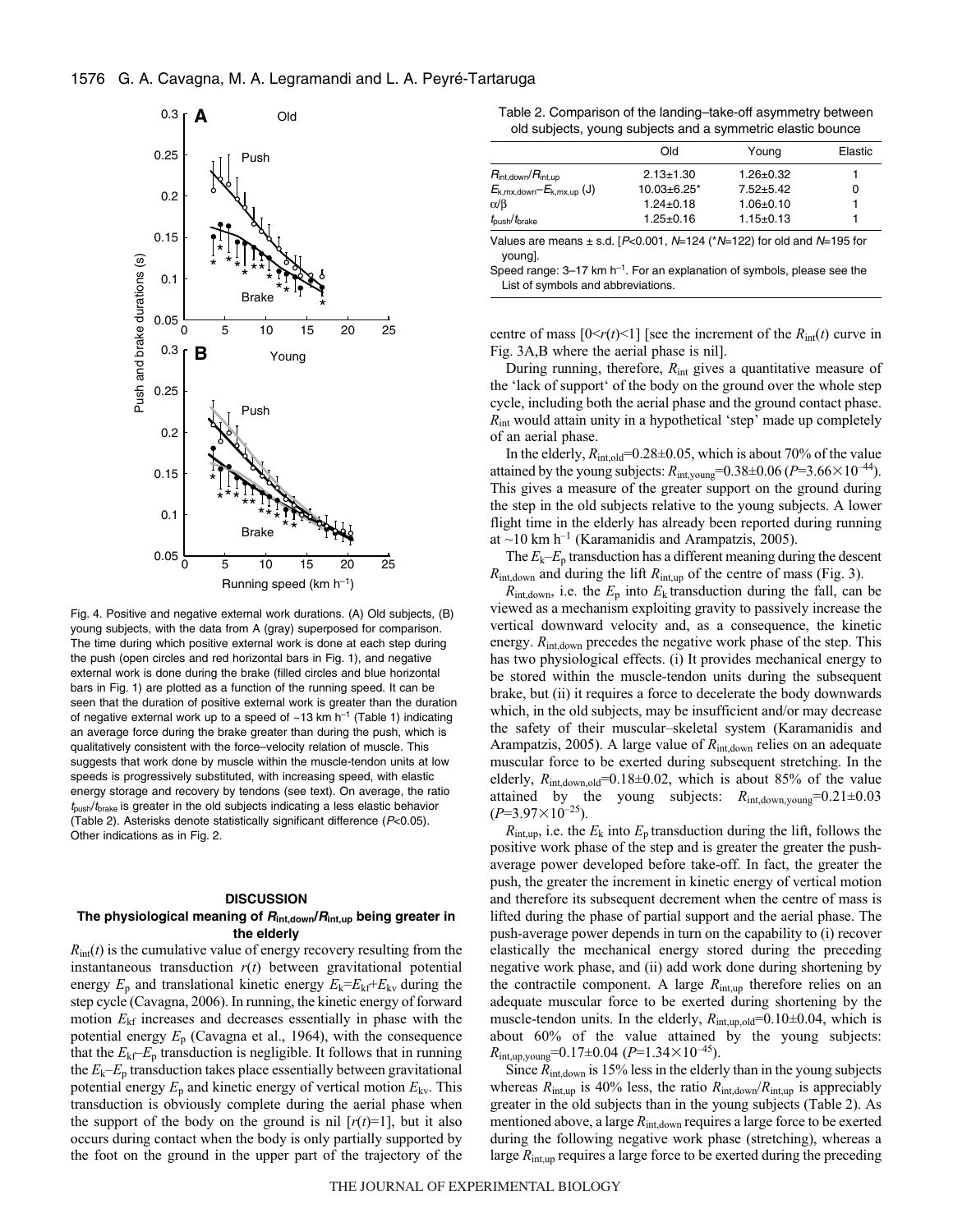positive work phase (shortening). The finding that  $R_{int,down}$  is less affected by age than  $R_{\text{int,up}}$  suggests that the deficit in force during stretching is less than the deficit in force during shortening, which is a characteristics of aged muscle (Vandervoort et al., 1990; Porter et al., 1997; Pousson et al., 2001; Klass et al., 2005). The relatively greater *R*int,down and lower *R*int,up in the elderly translate into a larger difference between peaks in kinetic energy attained during the fall  $E_{k,mx,down}$  and during the lift  $E_{k,mx,up}$  (Table 2).

#### **The physiological meaning of tpush/<sup>t</sup>brake being greater in the elderly**

Fig. 4 and Table 1 show that the positive work duration  $t_{\text{push}}$  is greater than the negative work duration  $t_{\text{brake}}$  up to ~13 km  $h^{-1}$ . This is true in both subject groups, but the ratio  $t_{\text{push}}/t_{\text{brake}}$  is on average greater in the old subjects than in the young subjects (Table 2).

During running on the level at a constant step-average speed, the momentum lost during negative work, *F*brake*t*brake, equals the momentum gained during positive work,  $\overline{F}_{\text{push}}t_{\text{push}}$ . When  $t_{\text{push}} > t_{\text{brake}}$ (Fig. 4) then  $\overline{F}_{\text{push}} < \overline{F}_{\text{brake}}$ , i.e. the average force during positive work is less than the average force during negative work, as expected from the force–velocity relation of muscle (Cavagna, 2006).

The present findings show that  $t_{\text{push}}/t_{\text{brake}}$  is on average greater in the old subjects (Table 2), i.e. that  $\overline{F}_{\text{push}}/\overline{F}_{\text{brake}}$  is less in the old subjects than in the young subjects. This indicates a lower force during shortening relative to stretching in old age, which is qualitatively consistent with the more asymmetric force–velocity relation of aged muscle (Vandervoort et al., 1990; Porter et al., 1997; Pousson et al., 2001; Klass et al., 2005).

At running speeds greater than about  $14 \text{ km h}^{-1}$ , negative and positive work durations fall below 0.1 s and approach each other, seen more clearly in the young than in the old subjects. An explanation for this finding has previously been proposed (Cavagna, 2006) and is briefly given below.

At each running step the muscle-tendon units are subjected to a stretch–shorten cycle as the body bounces off the ground. Muscle-tendon units are composed of two structures in series having a very different response to stretch and recoil. While tendons have a similar stretch–shorten relation due to their small hysteresis (Ker, 1981; Alexander, 2002), muscle exerts a larger force during stretching then during shortening, depending on its force–velocity relation. This fact results in a different response of the muscle-tendon units to a stretch–shortening cycle depending on the relative length change of muscle and tendon during the cycle (Cavagna, 2006).

The lengthening of muscle relative to the lengthening of tendon depends on the stiffness of muscle relative to that of tendon; the stiffness of muscle, in turn, depends on its activation, i.e. on the force exerted by its contractile component. If the muscle is relaxed, i.e. the force is nil, the whole of the lengthening will be taken up by muscle. If the force is low, as at low speeds of locomotion [e.g. fig. 3 of Biewener (Biewener, 1998)], an appreciable fraction of the length change will be taken up by muscle. In this case, the average force developed during stretching is expected to exceed that developed during shortening according to the force–velocity relation of muscle, and the characteristics of the bounce would deviate from those of an elastic body. If, on the other hand, the force is high, as at high speeds of locomotion [e.g. fig. 3 of Biewener (Biewener, 1998)] and the muscle is kept isometric, as some studies suggest for running (Kram and Taylor, 1990; Roberts et al., 1997; Biewener et al., 1998), most of the length change will be taken up by tendons and the characteristics of the bounce will approach that of an elastic body.

These observations are in agreement with the finding that at low and intermediate running speeds the positive work duration is greater than negative work duration (Fig. 4), indicating that the average force during positive work is less than the average force during negative work as expected from the force–velocity relation of muscle. At speeds greater than 14 km h<sup>-1</sup>,  $t_{\text{push}} \approx t_{\text{brake}}$ , indicating that  $\bar{F}_{\text{push}} \approx \bar{F}_{\text{brake}}$ , as expected from an elastic system. This suggests that when the duration of the rebound,  $t_{\text{push}}+t_{\text{brake}}$ , falls below 0.2 s (Fig. 4) the length change of the muscle-tendon units is taken up almost completely by tendons and other undamped elastic elements, with muscle in a quasi-isometric contraction. Fig. 4 shows that this apparent elastic behavior at high speeds is more evident in the young subjects than in the elderly.

In conclusion, a muscular force greater during stretching than during shortening with a large energy loss during the stretch–shorten cycle, which are both consequences of the force–velocity relation of muscle, may explain, at least qualitatively, the ensemble of the deviations from the elastic model during the bounce of the body (Table 2). Assuming that the old subjects we tested exhibit the modification of the force–velocity relation characteristic of their age, the larger deviation from the elastic model found in the old subjects may be due to: (i) the greater difference in force between stretching and shortening described in the aged muscle, and (ii) the lower force developed by their muscles, implying a relatively larger length change of muscle relative to tendons within the muscle–tendon units.

#### **LIST OF SYMBOLS AND ABBREVIATIONS**

| $a_v$                 | vertical acceleration of the centre of mass                                                                                                                                                                                |
|-----------------------|----------------------------------------------------------------------------------------------------------------------------------------------------------------------------------------------------------------------------|
| $E_{\rm cm}$          | mechanical energy of the centre of mass                                                                                                                                                                                    |
| $E_{k}$               | kinetic energy of the centre of mass in the sagittal plane                                                                                                                                                                 |
| $E_{\rm k, mx, down}$ | kinetic energy peak attained during the descent of the centre of<br>mass                                                                                                                                                   |
| $E_{k,\text{mx,up}}$  | kinetic energy peak attained during the lift of the centre of<br>mass                                                                                                                                                      |
| $E_{\rm kf}$          | kinetic energy of forward motion of the centre of mass                                                                                                                                                                     |
| $E_{\rm kv}$          | kinetic energy of vertical motion of the centre of mass                                                                                                                                                                    |
| $E_{\rm p}$           | gravitational potential energy of the centre of mass                                                                                                                                                                       |
| $\bar{F}_{\rm brake}$ | average force during negative external work                                                                                                                                                                                |
| $F_{\rm f}$           | fore-aft force                                                                                                                                                                                                             |
| $\bar{F}_{\rm push}$  | average force during positive external work                                                                                                                                                                                |
| $F_{\rm v}$           | vertical force                                                                                                                                                                                                             |
| g                     | acceleration of gravity                                                                                                                                                                                                    |
| $M_{\rm b}$           | body mass                                                                                                                                                                                                                  |
| r(t)                  | instantaneous recovery of mechanical energy calculated from<br>the absolute value of the changes, both increments and<br>decrements, in $E_p$ , $E_k$ and $E_{cm}$ during each time interval in<br>the step period (Eqn 2) |
| $R_{\text{int}}$      | cumulative energy recovery attained at the end of the step due                                                                                                                                                             |
|                       | to $E_k$ - $E_p$ transduction                                                                                                                                                                                              |
| $R_{\text{int,down}}$ | fraction of $R_{\text{int}}$ attained during the downward displacement of<br>the centre of mass                                                                                                                            |
| $R_{\text{int,up}}$   | fraction of $R_{\text{int}}$ attained during the lift of the centre of mass                                                                                                                                                |
| $S_{ae,up}$           | upward displacement of the centre of mass taking place during<br>its upward deceleration                                                                                                                                   |
| $S_{ae,down}$         | downward displacement of the centre of mass taking place<br>during its downward acceleration                                                                                                                               |
| $S_{c,down}$          | downward displacement of the centre of mass during contact                                                                                                                                                                 |
| $S_{c,up}$            | upward displacement of the centre of mass during contact                                                                                                                                                                   |
| $S_{ce,down}$         | downward displacement of the centre of mass from the<br>equilibrium position where $F_v = M_h g$ to the lowest point of<br>its trajectory                                                                                  |
| $S_{ce,up}$           | upward displacement of the centre of mass from the lowest<br>point of its trajectory to the equilibrium position where<br>$F_v = M_h g$                                                                                    |
| $S_{v,down}$          | downward displacement of the centre of mass                                                                                                                                                                                |